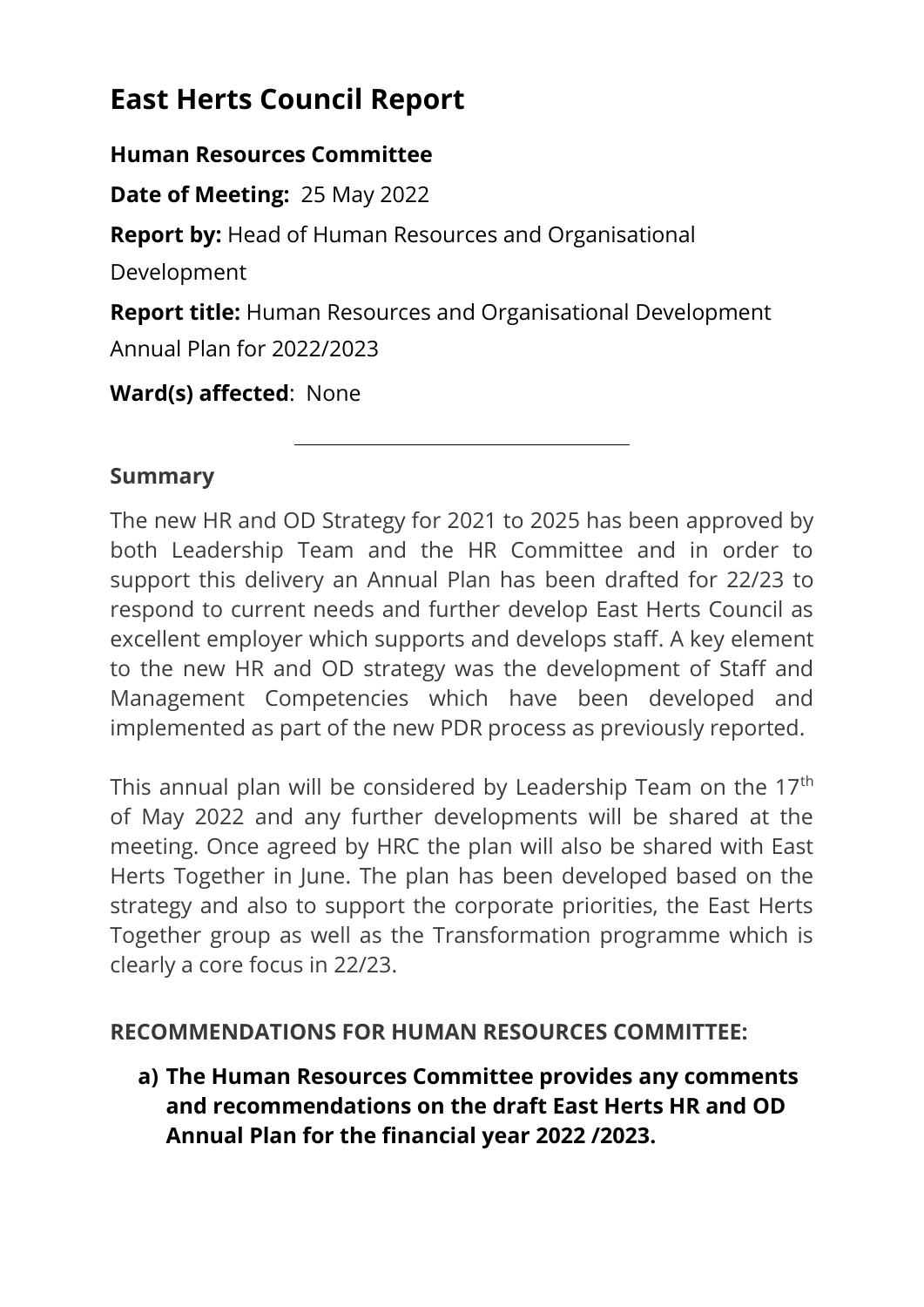# **b) The Human Resources Committee approves the HR and OD Annual Plan for the financial year 2022 /2023 subject to and changes agreed at the committee.**

# **1.0 Proposal(s)**

- 1.1 The proposals are set out in the recommendations above. The HR and OD Strategy was consulted upon with staff to shape it and to support the desired culture and to continue to develop East Herts Council as a sound employer and an employer of choice. The Annual Plan for 22/23 is the first annual plan that sets out the delivery of this strategy in the first full financial year.
- 1.2 The East Herts Together group and the staff consultation set out for the following to be addressed in the Strategy and this has also been considered in the plan but with core competency work completed:
	- Reflects the Council's Staff Values, (embedding and fostering a value based culture)
	- Supports corporate SEED priorities
	- Supports creativity, innovation and efficiencies
	- Supports effective performance management and development
	- Promotes wellbeing
	- Celebrates employee success
	- Supports change regarding blended working and new working practices
	- Reflects current ways of working and flexibility
- 1.3 Along with the Corporate SEED Priortities and the transformation programme these have been considered and the new HR and OD Annual Plan has been set out to support these aims and priorties.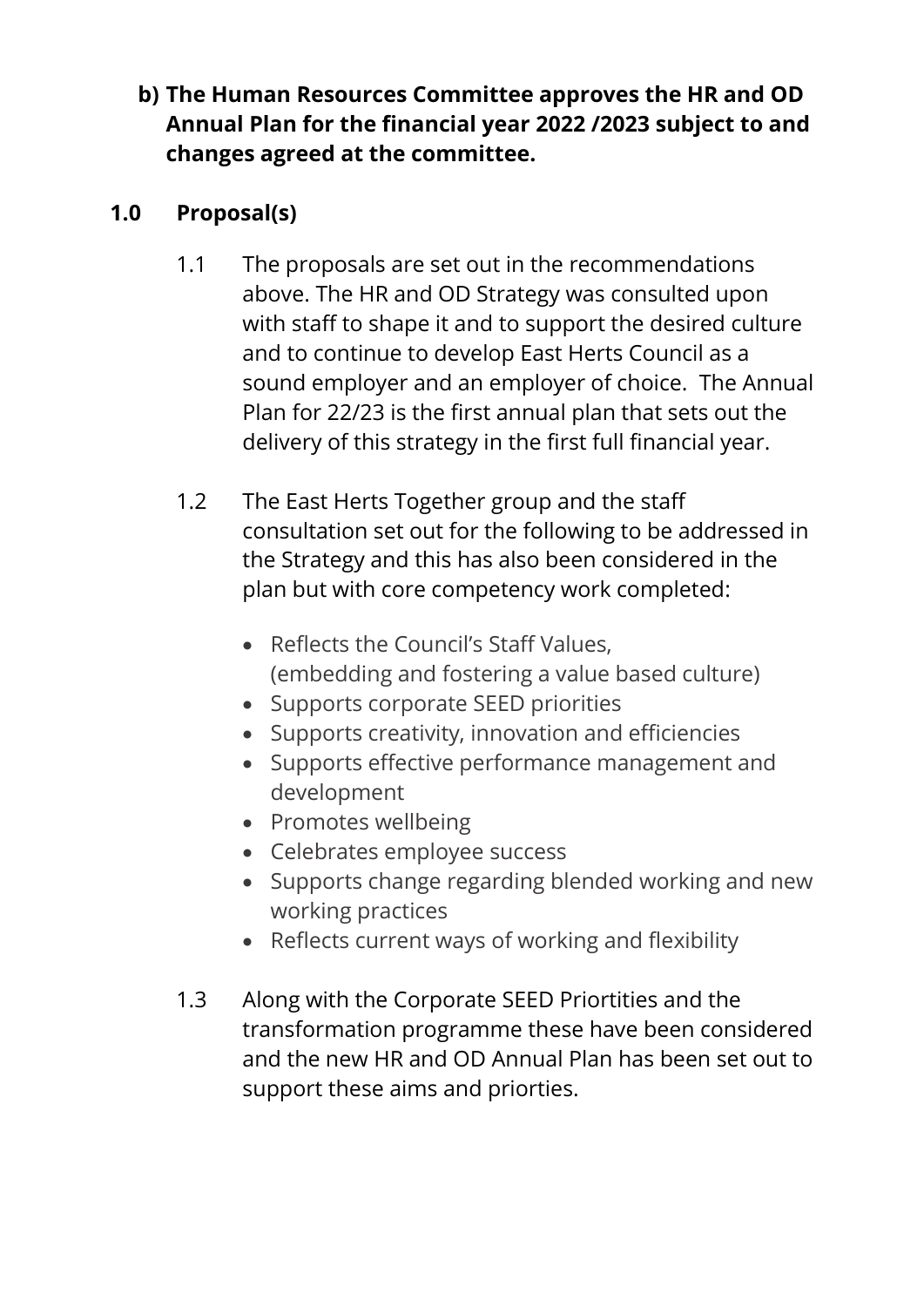# **2.0 Background**

- 2.1 Upon starting at East Herts Council the new Head of HR and OD identified the need to update the full suite of HR policies and in particular, the key formal policies to incorporate further best practice and improve these key management tools. A new HR and OD strategy was also required with clear staff and management competencies which underpin our values. This work was then delayed in order to establish the East Herts Together (E.H.T) Group who have worked with HR, LT and Unison to develop the policies and serve as a further cross service group to engage with and consult with to ensure the policies and employment practice are fit for purpose and user friendly. The HR and OD Strategy has now received HRC approval following EHT development and LT approval.
- 2.2 The new four year strategy sought to build upon excisting themes and take East Herts Council further towards achieving these themes as well as seeking further improvement and supporting more flexible ways of working.

## **3.0 Summary of Annual Plan for 2022/2023**

3.1 Key HR objectives with actions for 2022/2023

There are nine objective areas and each has a number of actions to deliver where we will review, maintain and develop as appropriate:

#### 3.1.1 Organisation and Work Design

To encourage and adopt appropriate management and staffing structures and ways of organising work, which achieve the Council's objectives and make the best use of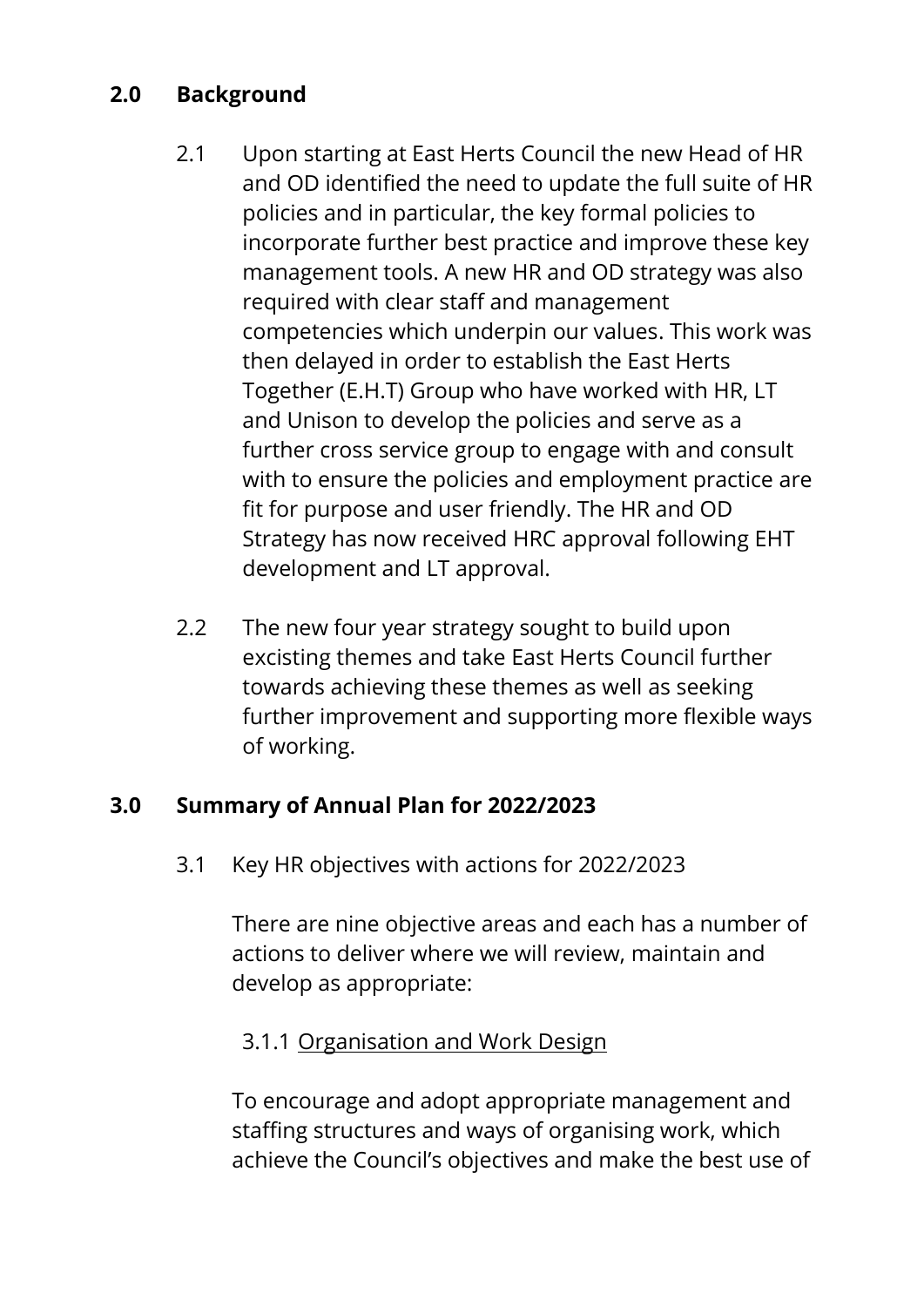employees' skills and interests while maximising career development opportunities.

#### 3.1.2 Employee Resourcing

Recruit, motivate and retain the highest quality staff with the skills and competences required to deliver the Council's strategic and service area objectives.

## 3.1.3 Pay, Benefits and Reward Management

Pay and broader rewards system which is relevant to the Council's needs, affordable, transparent and perceived to be fair.

## 3.2.4 Performance Management

Actively and consistently manage performance to deliver quality services and achieve the Council's planned outcomes

## 3.2.5 Learning & Development

Develop a learning organisation which provides the support and resources for staff to perform to high standards and realise their full potential.

## 3.2.6 Employee Engagement

Encourage staff ownership of, and pride in, the Council's goals and achievements. Ensure staff are clear on where they fit in the golden thread and engage them to improve the way services are delivered and ensure that they engage with residents/clients to achieve this.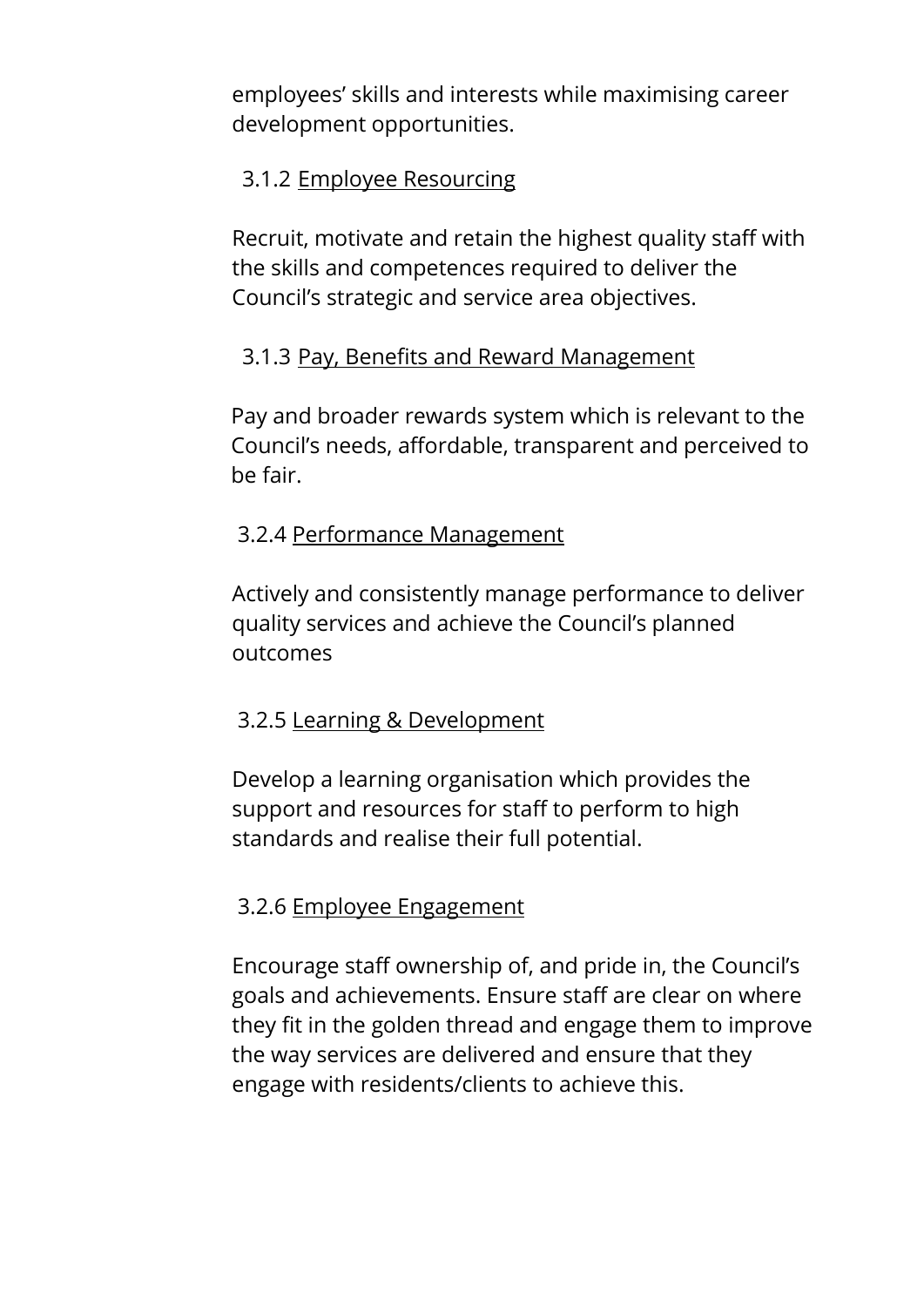# 3.2.7 Diversity

Create and maintain a workplace where every individual feels valued and respected for what they can offer, and where the diversity of the people we serve is reflected in our staff group.

# 3.2.8 Wellbeing, Health & Welfare

Actively support and promote the health and well-being of staff.

# 3.2.9 Employment Administration

Comply with law and best practice in the employment of staff and avoidance of destructive workplace conflict.

# 3.2 Measuring the effectiveness of HR Strategy

The HR Team will measure effectiveness through the following measures which will be used on the annual action plans as appropriate. HRC members are welcome to express further measures or KPIs that would like:

- Produce for LT and HRC approval a HR Strategy Annual Action Plan which sets out key actions for the year and how we will measure annual progress.
- Regularly collect quantitative and qualitative data to measure the impact and effectiveness of our HR strategy and practices and the return on our investment in Human Resources staffing and other resources.
- Seek to demonstrate the link between HR indicators of success and achievement of corporate goals and outcomes.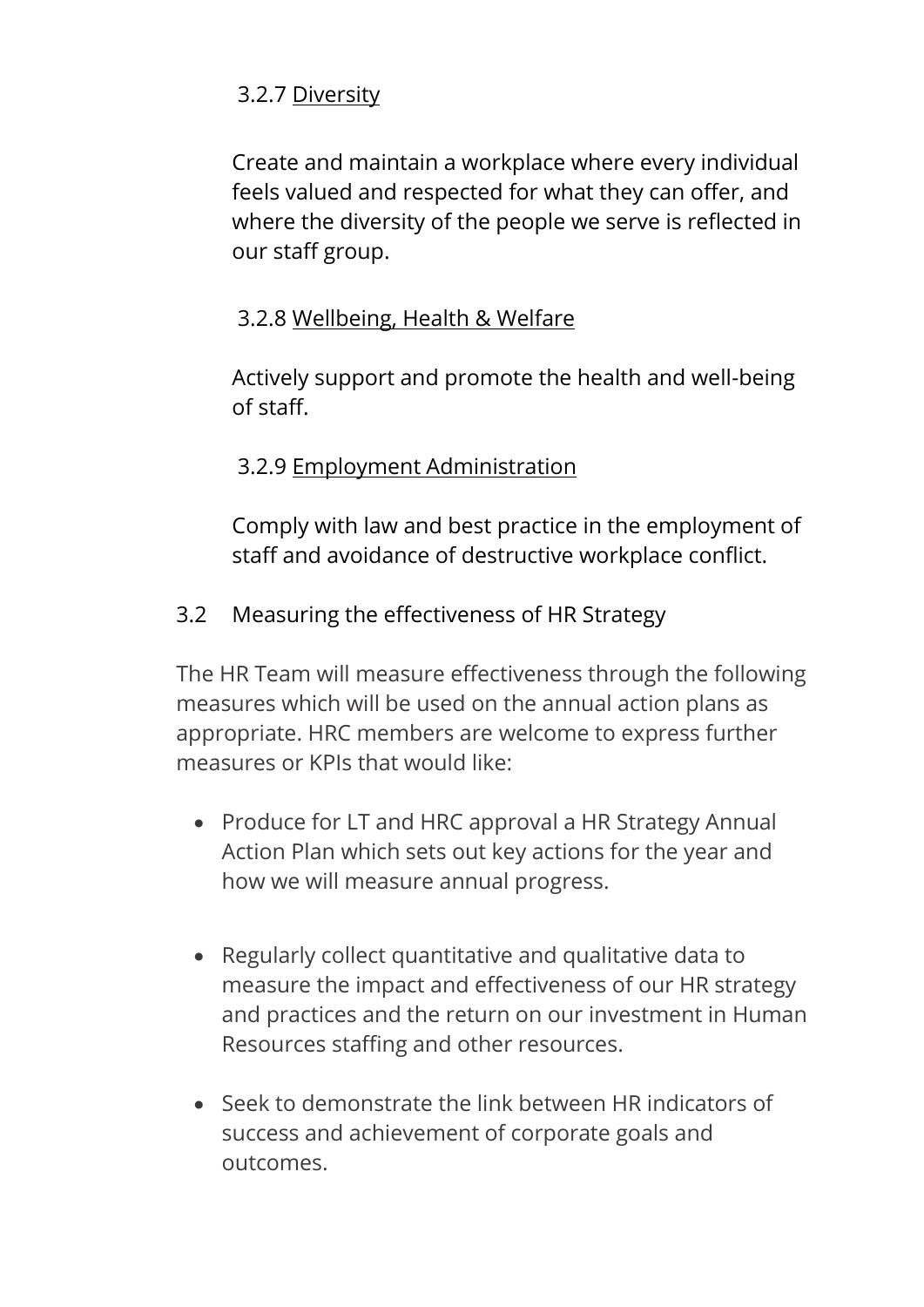- Use cost-effective means to collect benchmarking data with which to measure performance against comparative organisations and obtain best practice ideas for improving our Human Resources processes.
- Strive for awards and publicity as opportunities to accredit and promote achievements.
- Periodically review the kind of information that the Leadership Team and HRC, LJP, Full Council and Executive require to measure the impact of our HR strategy on organisational performance.
- Continue to maintain an effective working relationship with the recognised Trade Union Unison.

# **4.0 Implications/Consultations**

# **Community Safety**

No

# **Data Protection**

No

# **Equalities**

The Strategy have been updated in line with equalities legislation and with consideration to the Council's Equality Strategy. The Strategy includes supporting and developing equalities/diversity.

# **Environmental Sustainability**

Not specificially but blended working will support this further

# **Financial**

No, existing budgets will be used